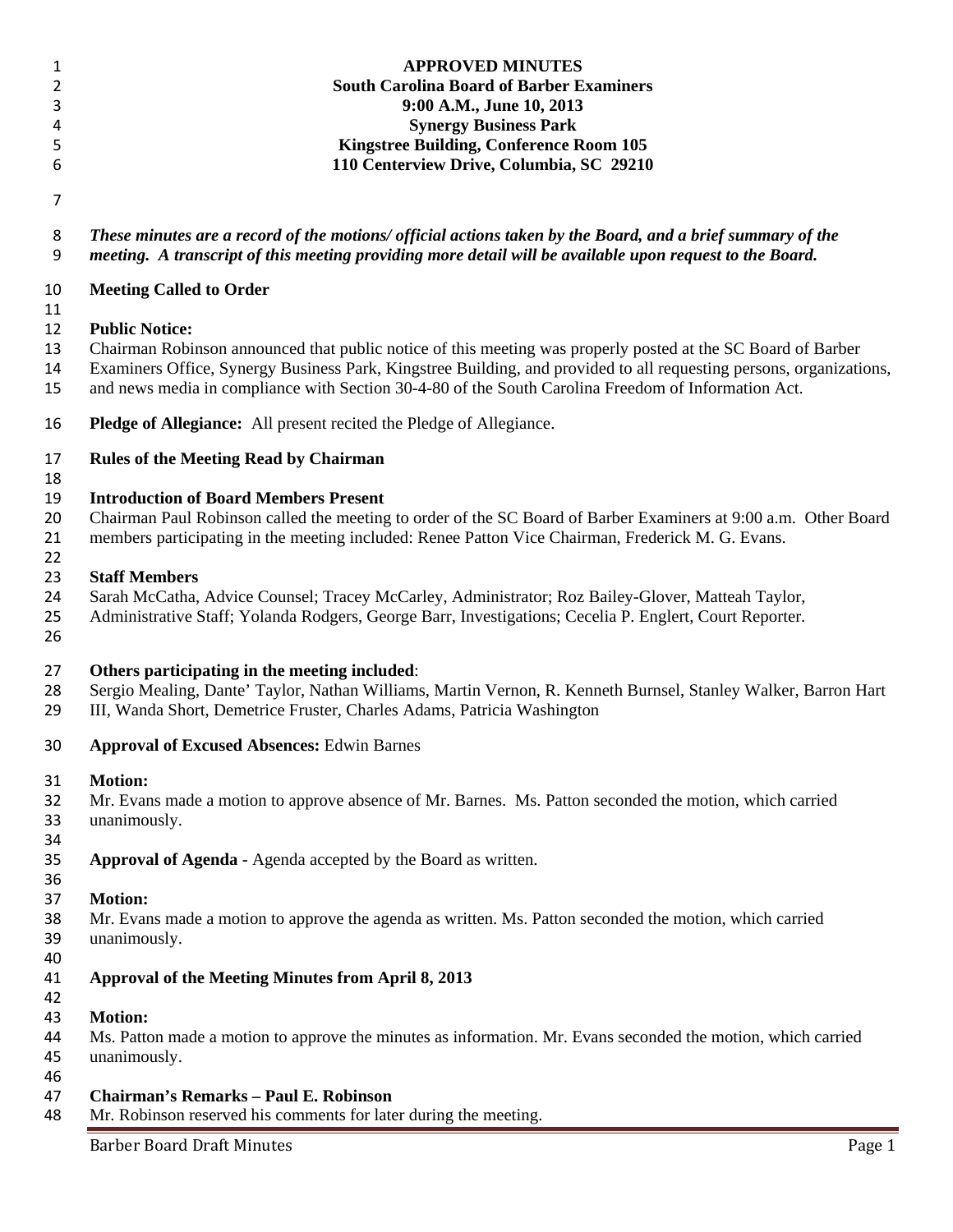### **Administrator's Remarks, for Information – Tracey McCarley**

Ms. McCarley turned the meeting over to Mr. Barr for the OIE Report.

### **OIE Report – Office of Investigations and Enforcement – George Barr**

- Mr. Barr appeared before the board to review the OIE Report. Mr. Barr stating that for the period of January 1, 2013 through June 6, 2013, there were 2 active investigations, 1 closed and 1 listed as do not open case. The Board
- accepted the report as information.
- **OGC Report – Office of General Counsel – Andrew Rogers**
- Mr. Rogers reviewed the OGC report as information. Mr. Rogers stated that there were 47 open cased, 35 pending
- action, 9 CA/MOA's, 1 pending hearing, and 2 pending final order. The Board accepted the report as information.
- Mr. Rogers let the Board know that he has been transferred from the Barber Board and the new attorney would be
- Ms. Prentiss Shealey.
- 

Mr. Rogers explained what happens to a cease and desist order mailed to respondents. Once the respondent accepts

- the terms, they sign the document and return it to LLR. The Board Administrator receives the signed copy and
- forwards to the Board Chairman for electronic signature. The final copy, with all signatures, is sent to the respondent from OGC.
- 

### **Inspection Report – Robbie Boland**

 Mr. Boland reviewed the Inspections Report as information. Mr. Boland stated that from July 2012 through May 2013 there were a total of 1,401 inspections completed. The total number of inspections also includes attempted inspections. Mr. Evans asked Mr. Boland to separate the attempted inspections from the actual inspections in future 70 reports.

### **Budget – March and April 2013**

 A budget report was given to Board members for information purposes only. Mr. Robinson stated that the Board continues to run a deficit.

### 

### **Clarification of law 17-51 (1-3) – Minimum Requirements for Licensing of Cosmetologist as Master Hair Care Specialists.**

 The Board members reviewed a document containing questions and answers used as policy by an LLR staff member. The Board also received a copy of the law 17-51 (1-3). Mr. Robinson stated that the current law has not changed and that the information contained in the question and answer document as policy was incorrect and should not have been 81 referred to by staff as policy. Ms. McCartha stated that she will work with the Board to ensure that any policy<br>82 currently existing will be removed and the law clarified with staff. Mr. Robinson stated that for a cosm currently existing will be removed and the law clarified with staff. Mr. Robinson stated that for a cosmetologist to cross over into the Master Hair Care Specialist category, they are required to take a practical examination which consists of a tapered cut and shave.

### **2014 Barber Board Meeting Schedule**

The Board was provided with the 2014 Barber Board Meeting Schedule as follows:

|  | 2/10/2014  | 9:00 AM - 1:00 PM   Kingstree Bldg., room 108                 | Board meeting        |
|--|------------|---------------------------------------------------------------|----------------------|
|  | 4/14/2014  | 9:00 AM - 1:00 PM   Kingstree Bldg., room 108   Board meeting |                      |
|  | 6/9/2014   | 9:00 AM - 1:00 PM   Kingstree Bldg., room 108                 | Board meeting        |
|  | 8/11/2014  | 8:00 AM - 1:00 PM   Kingstree Bldg, room 108                  | <b>Board meeting</b> |
|  | 10/13/2014 | 9:00 AM - 1:00 PM   Kingstree Bldg, room 108                  | Board meeting        |
|  | 12/8/2014  | 9:00 AM - 1:00 PM   Kingstree Bldg, room 108                  | <b>Board meeting</b> |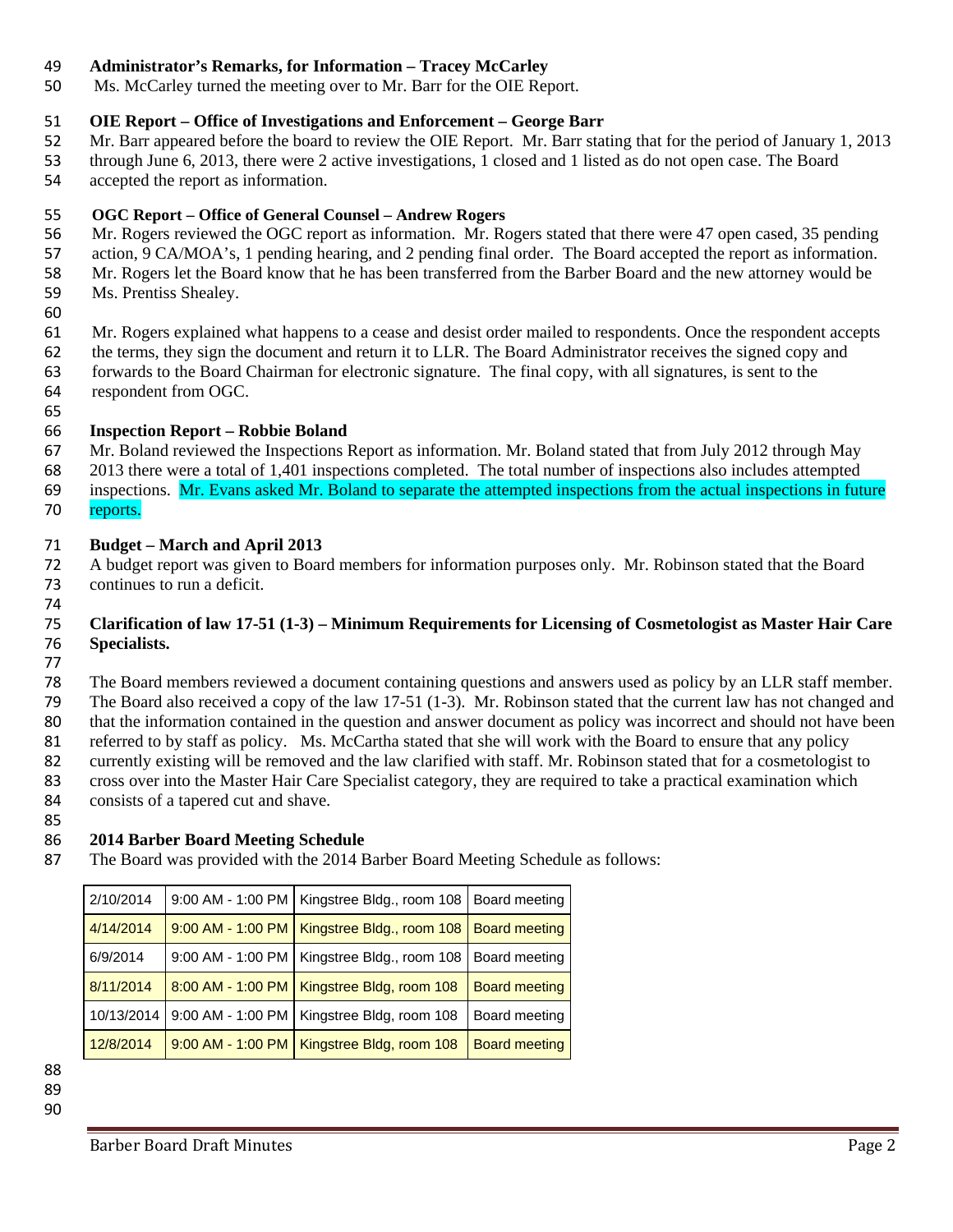### **Motion:**

- Mr. Evans made a motion to approve the 2014 Barber Board Meeting Schedule. Ms. Patton seconded the motion,
- which carried unanimously.
- **Approval 87th Annual Conference of the National Association - 2 Board Members Attending**

96 Mr. Robinson confirmed that the  $87<sup>th</sup>$  Annual Conference of the National Association would be held on September 14-19, 2013 in Oklahoma City, Oklahoma. Ms. Patton and Mr. Barnes will be in attendance. Mr. Robinson stated that, neither he nor Mr. Evans will be attending.

## **Motion:**

# Mr. Evans made a motion to approve attendance to the national conference for Ms. Patton and Mr. Barnes. Ms.

- Patton seconded the motion, which carried unanimously.
- 

104 Ms. Patton stated that she will need for LLR Staff to provide a report to the Board for the conference.

## **Resolution Guidelines to Set Fines – Robbie Boland**

 Mr. Boland submitted a copy of the Cosmetology Boards resolution guidelines along with an example for the Barber Board's guidelines. The Cosmetology Board guidelines were provided as an example of what the Barber Board can do for consistency during the IRC meetings. Mr. Evans rejected the document and felt that the Cosmetology Board guidelines should not be used by the Barber Board as a comparison. Mr. Evans felt that by using the information provided, it could inadvertently lay the foundation for a possible merger of the two boards. Ms. McCartha clarified that no merger could occur without a statutory change. Mr. Robinson stated that the Barber Board would make all of the decisions that they want the inspectors to follow and does not want a comparison to any other board. The Barber

- Board is confined to a maximum fine of \$500 and he wants the inspectors to keep in mind the severity of the charges
- 115 and not to overcharge licensees. Mr. Robinson stated that the Board members will be prepared to cover this topic on
- 116 the Barber Board Guidelines at the next scheduled board meeting. Mr. Rogers stated that part of the reason for bring
- the guidelines to the Board stemmed from previous concerns about the fines given on consent agreements and LLR's
- need to be consistent with the Boards wishes. The intent was not to compare the boards, but only to obtain direction 119 from the boards. The Board Administrator will ensure that Mr. Barnes receives a copy of the Barber Inspection
- 120 Guidelines for the next board meeting.
- 

# **Old Business**

# **Approval of Background Check – Martin Vernon (reconsideration)**

 Mr. Vernon appeared before the Board to request reconsideration of a previous license denial. Mr. Vernon appeared before the Board on April 11, 2011. The Board denied his license based on the criminal background report submitted for consideration. Mr. Vernon provided additional information to the Board for review. Mr. Vernon stated to the Board that he completed his On-the-Job training and has not gotten into any trouble since the first hearing in April. Mr. Vernon stated that he was ready to go to work and feels that he deserves to have a license. Mr. Vernon stated

that he was currently under probation for another year and a half.

# **Motion:**

- Mr. Evans made a motion to go into executive session for legal advice. Ms. Patton seconded the motion, which carried unanimously.
- 

# **Motion:**

- Ms. Patton made a motion to return to public session. Mr. Evans seconded the motion, which carried unanimously.
- 
- While in executive session, no motions were made or votes taken.
- Mr. Vernon let the Board know that he submitted the two documents required by the Board. Mr. Robinson let Mr.

 Vernon know that additional medical information has been received by the Board in his case and the Board has made their decision.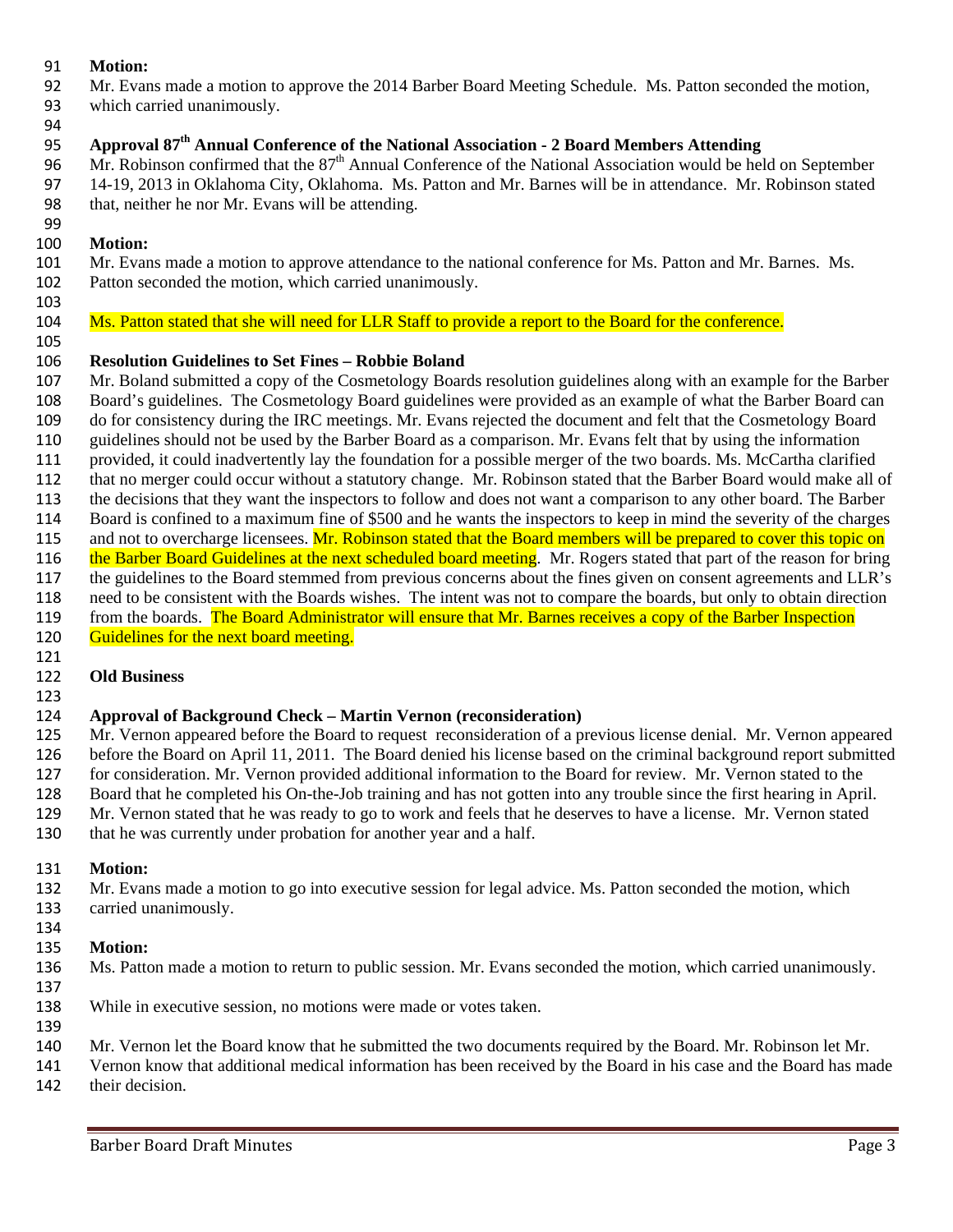### **Motion:**

- Mr. Evans made a motion that based on the additional medical information received by the Board, per section 40-7-
- 140 and 40-1-140, the Board has determined that Mr. Vernon is unfit to practice in the Barber industry. Ms. Patton seconded the motion, which carried unanimously.
- 

Mr. Evans stated that as a public board member, the charges against Mr. Vernon are serious enough that the Board

can disapprove the license. Mr. Vernon objected to the Board's final decision. Mr. Vernon stated that the judge

 dropped the charges against him for assault and battery. Mr. Evans stated that the Board would not address any of Mr. Vernon medical condition and that the motion was made and accepted, and that the matter is now over. Nothing

will reverse the Board's motion today. Mr. Vernon stated that he should have been told that he would not get a

license. Mr. Vernon left the meeting very angry and upset.

#### **New Business**

# **Hearing – Inner Vision Barber Shop – Larry E. Dreher**

 Mr. Rogers appeared before the Board to present information regarding a notice of hearing and formal complaint against Inner Vision Barber Shop. Supporting documentation was given to the Board and the court reporter as State's Exhibit 1. The respondent is not available for today's hearing, but Mr. Dreher was notified that the hearing would move forward without him.

#### **Motion:**

 Ms. Patton made a motion to proceed with the hearing in the absence of the respondent, Mr. Larry E. Dreher. Mr. Evans seconded the motion, which carried unanimously.

 Mr. Rogers stated that Mr. Dreher was not present. The formal complaint is against license #BS 70887, case #2012- 13. Mr. Rogers stated that on September 14, 2011 a site inspection revealed one employee working without a barber license and one hair braider sewing weaves and extensions on a customer in violation of section 40-1-110 K. The State is charging one count of unlicensed practice for the barber, and one count for the hair braider working outside the scope of practice.

- Inspector Mary Ann Miller was called to testify for the State. Ms. Miller stated she has been an inspector for over thirteen years, mainly inspecting for the Barber Board, and that she is also a licensed cosmetologist. She inspected Inner Vision Barber Shop on September 14, 2011 in Greenville, SC and submitted a copy of the inspection report to the Board. Ms. Miller conducted her inspection without the owner present. Ms. Miller stated that when she identified herself, one person left a client without completing the service and walked outside. Ms. Miller asked the person not to leave, but he went outside anyway. Ms. Miller followed him out and she questioned him and he identified himself as Martin L. Williams. Ms. Miller told the gentleman in the shop that she needed to speak with the manager about the unlicensed practice. Ms. Miller also observed Ms. Tia N. Dillard, a hair braider, doing extensions on a customer. Ms. Miller explained to Ms. Dillard she is only allowed to do natural hair. She apologized and continued to work on the client. Ms. Miller stated she spoke to Mr. Dreher who confirmed the identity of Mr. Williams. Mr. Dreher stated he did not realize the braider could not do extensions. Mr. Dreher told Ms. Miller that Mr. Williams was in the process of getting his cosmetology license. Ms. Miller contacted LLR and LLR staff could not confirm Mr. Williams' cosmetology schooling.
- 

186 Mr. Dreher passed the  $2<sup>nd</sup>$  inspection and no one was working unlicensed on the day of the second inspection. Mr. Rogers concluded the State's case against the barber shop license. Mr. Rogers stated that there are two separate charges before the Board, one for unlicensed practice in a barber shop and one charge for a hair braider working outside the scope of practice. Mr. Dreher was aware of the Barber without a license however, he did not know the hair braider could not do extensions. Mr. Rogers asked the Board to find in favor of the State's evidence. 

 Mr. Rogers stated a motion needed to be made on the violations and the sanctions. As a matter of correction, the civil penalty of \$5,000 should be \$500 as there was a typo on the documents.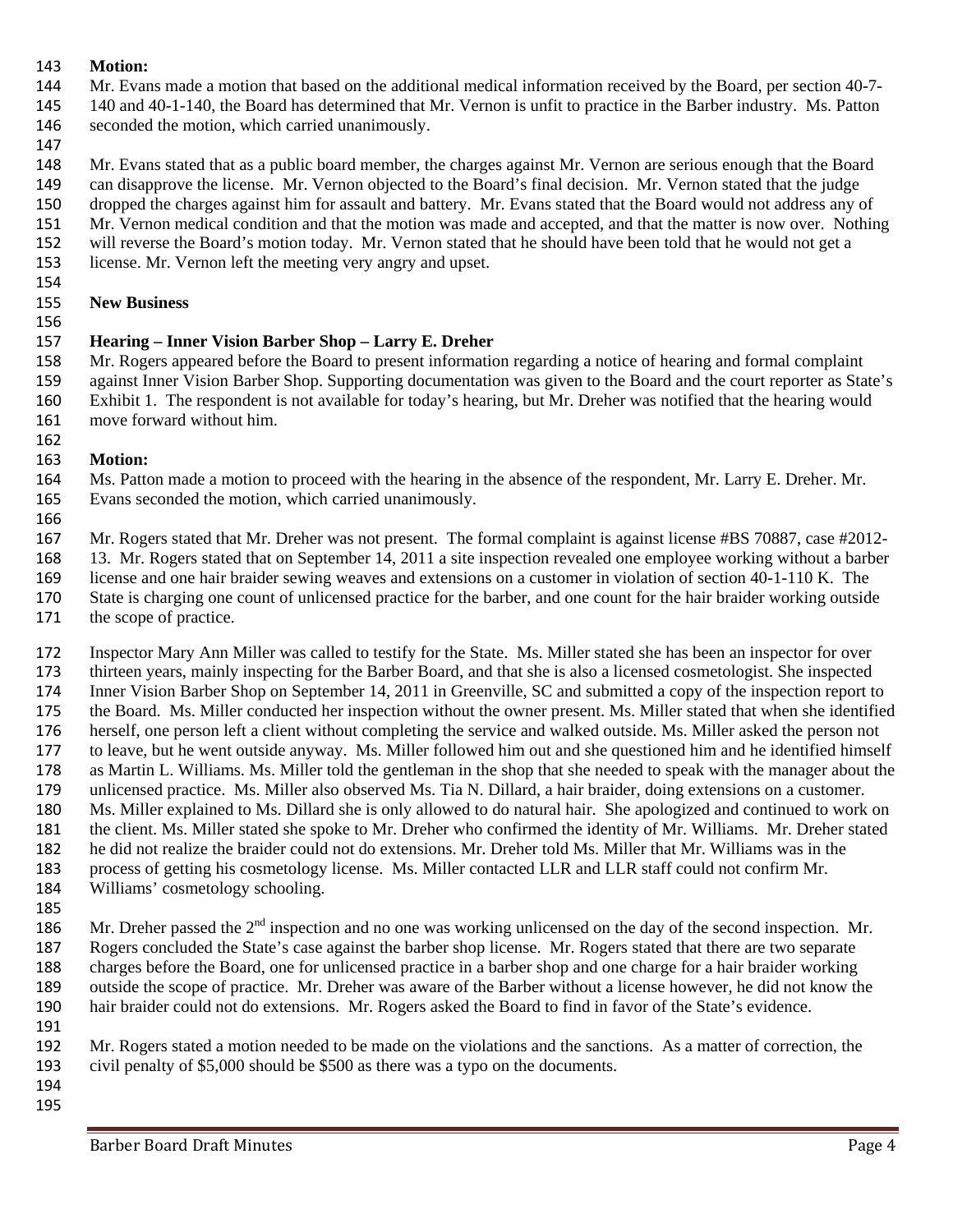### 

## **Motion:**

 Mr. Evans made a motion that on the first count of unlicensed practice, the Board has determined that a violation of unlicensed practice is proven by the State. Ms. Patton seconded the motion, which carried unanimously.

#### **Motion:**

 Ms. Patton made a motion that on the second offense for a hair braider operating outside of her scope of practice, the State has proven it's case. Mr. Evans seconded the motion, which carried unanimously.

#### **Motion:**

 Ms. Patton made a motion that on the first offense the maximum of a \$500 penalty be issued for unlicensed practice. Mr. Evans seconded the motion, which carried unanimously.

## **Motion:**

 Ms. Patton made a motion that on the second offense of operating outside of the scope of practice for a hair braider, the maximum of \$500 penalty be issued. Mr. Evans seconded the motion, which carried unanimously.

 Mr. Rogers concluded the States case stating the Board can grant at least 90 days from the date of notification to the respondent to pay the fines, but the timeframe remained at the discretion of the Board.

## **Approval of Third Student Permit – Nathan Williams**

 Mr. Williams appeared before the Board and stated he wants to complete his training to become a master hair care specialist. However, he experienced employment problems trying to maintain employment and paying for the school hours at the same time. He has completed 861 hours so far, and would like to attend school part-time.

#### **Motion:**

Ms. Patton made a motion to approve the third permit. Mr. Evans seconded the motion, which carried unanimously.

 Mr. Robinson let Mr. Williams know that the Board does not issue a fourth permit. So he must complete his hours.

## **Approval of Third Student Permit – Dante' Taylor**

 Mr. Taylor appeared before the Board and stated that a month after he started school, there was a death in the family 228 and he had to move to a rural area without transportation. He has 426 hours left to complete his training. He now has transportation and has 1,074 hours completed. All hours were submitted to LLR.

## **Motion:**

Mr. Evans made a motion to approve the third permit. Ms. Patton seconded the motion, which carried unanimously.

 Mr. Robinson let Mr. Williams know that the Board does not issue a fourth permit. So should use his time wisely.

## **Approval of Background Check – Barron Hart**

 Mr. Hart appeared before the Board seeking approval for an instructor's license. Mr. Hart stated he wants to assist other students in becoming a barber and share his experience. Mr. Hart stated he was not on parole and the recent background check shows that he was driving too fast. Mr. Hart stated that he experienced being shot in the past so he had a fire arm in his possession. Mr. Evans asked Mr. Hart about his previous charge from March 2012. Mr. Hart stated the charges were dismissed. Mr. Hart stated he submitted documents that the charge was dismissed. None of 242 the events took place in a barber shop. The Board gave Mr. Hart a copy of his background report showing charges from January 12, 2012 and December 21, 2011. Mr. Hart stated that he paid the fine and the possession of a fire arm was dismissed. For the domestic violence charge, Mr. Hart stated that he went to anger management classes. 

## **Motion:**

 Ms. Patton made a motion to grant the barber instructor license by examination. Mr. Evans seconded the motion, which carried unanimously.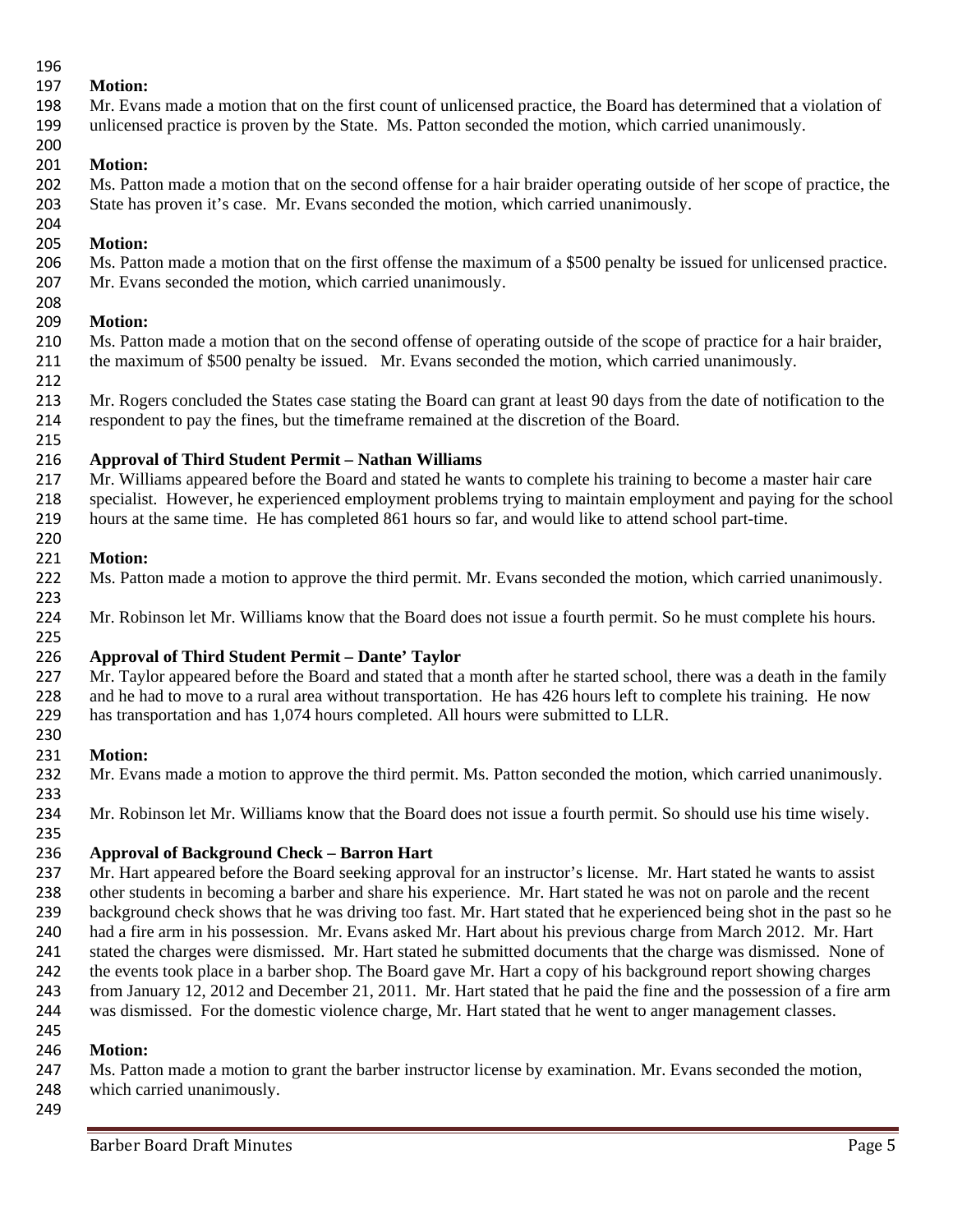### **Approval of Background Check – Stanley Walker**

 Mr. Walker appeared before the Board to obtain his license by examination and to testify about his background report. Mr. Anthony Gerard Rivers was sworn in as a witness for Mr. Walker. Mr. Walker stated he was sincerely

sorry about his past record, and that fortunately, Mr. Rivers gave him a second chance in life. Mr. Walker stated he

was currently on a one year probation which will end on September 2013. Mr. Walker stated that he was eighteen

- years old at the time of the incident. On November 1, 2011, he was arrested for parole violation because he changed
- his address and did not report it to the Parole Board. Since November 15, 2011, he has been working with Mr. Rivers. He is now attending Trident Technical College seeking a degree. He has attended counseling classes from
- 8:30 a.m. until 10:00 a.m., since his 2010 release.

 Mr. Rivers testified that he has been a barber for many years and that he has known Mr. Walker all of his life. Mr. Rivers stated that he has been working with Mr. Walker to give him another chance. All of his students have passed

 their examinations, and he is confident that Mr. Walker will succeed. 

## **Motion:**

 Ms. Patton made a motion to grant the barber license by examination with a two year probationary period. A SLED report must be provided to the Board at the end of each year, at his own expense. Mr. Evans seconded the motion, which carried unanimously.

## **Approval of Background Check – Demetrice Fruster**

 Mr. Fruster appeared before the Board to answer questions about his background report. Mr. Fruster stated that he was now thirty-five years old and has made his background a thing of the past. He wants to give back to the community and change his life for the better. He has a job with Hair Workshop in Greenville, SC and none of the

incidents took place in a barber shop. Mr. Fruster stated he passed both examinations and is ready to work.

## **Motion:**

 Mr. Evans made a motion to grant the barber apprentice license. Ms. Patton seconded the motion, which carried unanimously.

## **Approval of Background Check – Charles Adams**

 Mr. Adams appeared before the Board seeking approval for a master hair care apprentice license and to answer questions about his background report. Ms. Patricia G. Washington was sworn in as a witness for Mr. Adams. Ms. Washington stated that Mr. Adams was her student for barbering and that he is now trying to be a productive citizen. Mr. Adams stated that he is not on probation or on parole at this time. Mr. Adams stated that he completed his probation in Florida in March 2011, and started training as a barber after his probation was completed. Mr. Adams explained the charges on his background report. He stated that the South Carolina charge was for possession, the Georgia charge was a serious charge and the last situation was in Florida which happened around 2009. It was an unfortunate situation. Mr. Adams stated that he has a cosmetology license in Florida and now wants a license in South Carolina. Ms. Washington stated that she met Mr. Adams last year and wanted to help him to learn barbering and to obtain his master hair care license. She stated that Mr. Adams is trying to get back into society and she has helped him to get a part-time job with a friend. Ms. Washington stated that Mr. Adams has changed his life and is now asking the Board to help him to continue.

## **Motion:**

- Mr. Evans made a motion to approve the license with a two year probationary period with a SLED report provided to the Board at the end of each year at his own expense. Ms. Patton seconded the motion, which carried unanimously.
- 

## **Approval of Background Check – Archie McCullough**

Mr. McCullough appeared before the Board to reinstate his license with a criminal background report. Mr.

McCullough stated that the last incident was in 2008. He went to prison in 2011 and was released March of 2013. He

- is now trying to get his life and his license back in order. He has a job at McCullough's Barber Shop with his father.
- Mr. McCullough stated that the disposition of the 2009 charge was not resolved. In 2010 he had a misdemeanor
- while driving with a suspended license. He is currently helping his father on the farm until he gets his license back.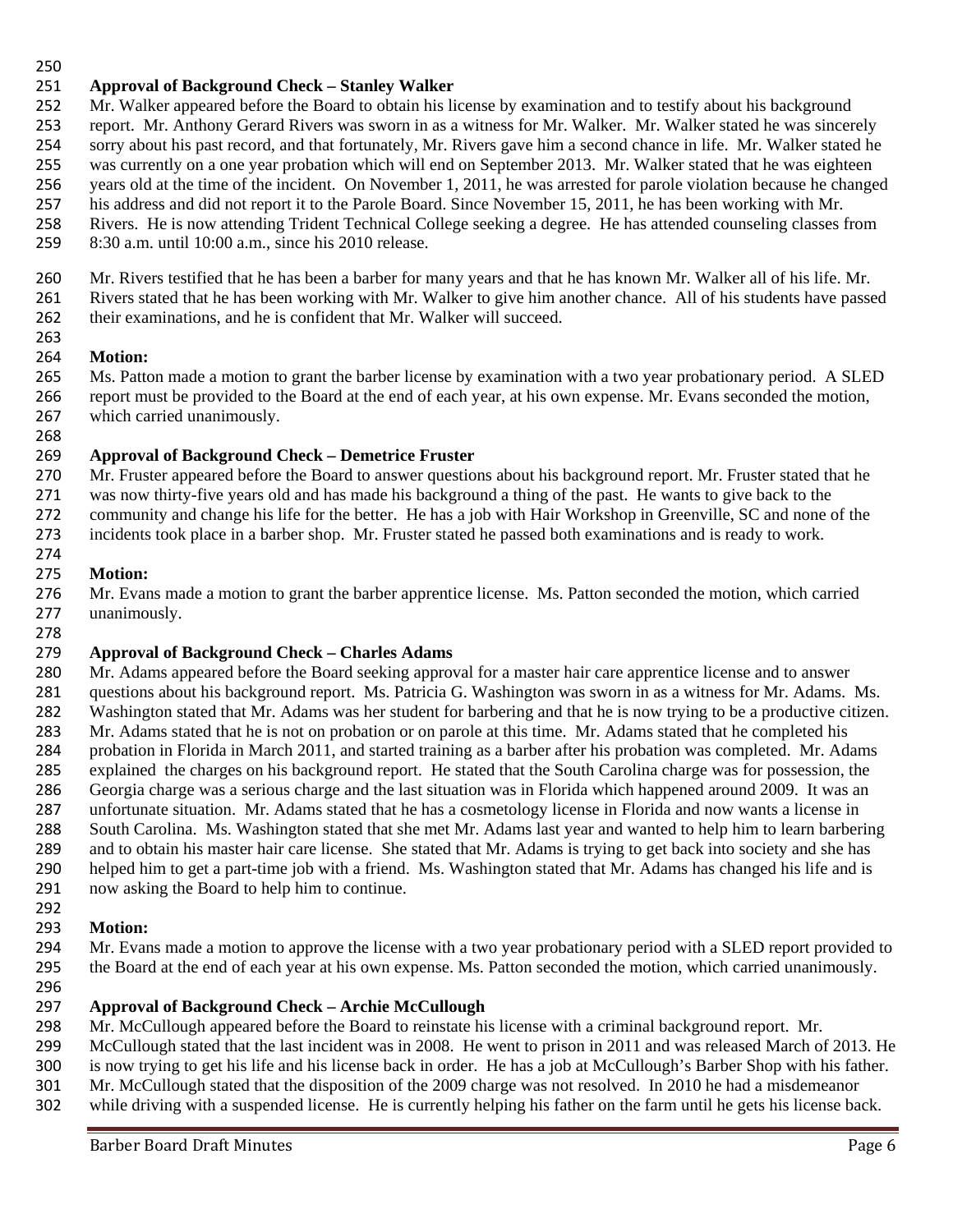There is no disposition on the February 2009 charge yet.

# 

## **Motion:**

- Ms. Patton made a motion to reinstate the license with a two year probationary period and a SLED report to the Board at the end of each year, at his own expense. Mr. Evans seconded the motion, which carried unanimously.
- 

Mr. Robinson let Mr. McCullough know that if the other charge comes up, he will have to reappear before the Board.

# **Approval of Background Check – Sergio Mealing**

Mr. Mealing appeared before the Board to answer questions about his background report. Mr. Mealing explained

that he chose a bad path in his past life. He has a family now and has to provide a better example for them. Mr.

Mealing stated that he completed a class for the last charge but did not have any documents for the board to review.

- He attended classes for twenty-six weeks and recently completed the program. He has a job at Professional Barber
- Shop in Edgefield, SC.
- 

# **Motion:**

 Ms. Patton made a motion to approve the license with a one year probationary period. At the end of the year a SLED report must be submitted to the Board at his own expense. Mr. Evans seconded the motion, which carried unanimously.

# **Approval of Barber School Opening – Billionaire Academy of Hair Designers – Wanda Short**

 Ms. Short appeared before the Board to answer questions about the barber school application. Ms. Short stated that she started her career as a cosmetologist in 1991 and in 1998 became a registered barber and instructor. She has been a school owner since 1991. She provides training mainly for master hair care professionals. Ms. Short stated that she is currently living in North Carolina and has South Carolina instructor's license. Mr. Robinson let Ms. Short know that the Board requires the names and license numbers for all instructors on hand, and that there must be one instructor for every twenty students. Ms. Short provided a layout for the school space and stated she already mailed in a copy with her application. Mr. Robinson let Ms. Short know that the owner and the instructors must be fully aware of South Carolina's Barber Board statutes and regulations. Mr. Short stated that she was licensed in North and South Carolina. Ms. Short stated she would like to open on the second week in August of 2013. There is some construction being done and she is waiting for equipment. Mr. Robinson stated that the primary and secondary instructor names and licenses numbers must be provided to the board as soon as possible. LLR staff indicated that the floor plan was not included with the initial application for the school. Mr. Robinson stated that a provisional approval with the floor plan and list of all instructors, (one instructor for every 20 students) along with the names of any substitute instructors must be provided to the Board as soon as possible. If Ms. Short plans to be the primary instructor and not traveling back and forth to North Carolina, the Board could consider provisional approval. 

# **Motion:**

 Ms. Patton made a motion to extend a provisional approval for the new school pending the resubmission of the floor plan, instructor names and license numbers. Once all is received by the Board, an inspector will inspect the premises. Mr. Evans seconded the motion, which carried unanimously.

# **Approval of Barber School Opening – Baptist Hill Middle / High School – Mr. Robert Burnsed**

 Mr. Burnsed appeared before the Board to answer questions about the new school. Mr. Burnsed stated that the program is designed to prepare students to become barbers or master hair care specialist. There are currently fifty-six students competing for the eighteen open slots. The school is part of the Charleston County Schools. They plan to open on August 21, 2013. The building is currently under construction and is not ready yet. The school is looking at Mr. Marwin Mcknight from Beaufort to be the instructor. If the school is not opened and licensed by opening day, the school cannot provide barber classes. Mr. Burnsed stated that at present, the floor plans are crude, and with eighteen students, the school will need at least ten stations. Mr. McKnight let Mr. Burnsed know that the school will need twelve stations. Mr. Burnsed will submit an updated floor plan to the Board for provisional licensing.

# **Motion:**

Ms. Patton made a motion to extend provisional licensing to Baptist Hill middle/High School with the submission to